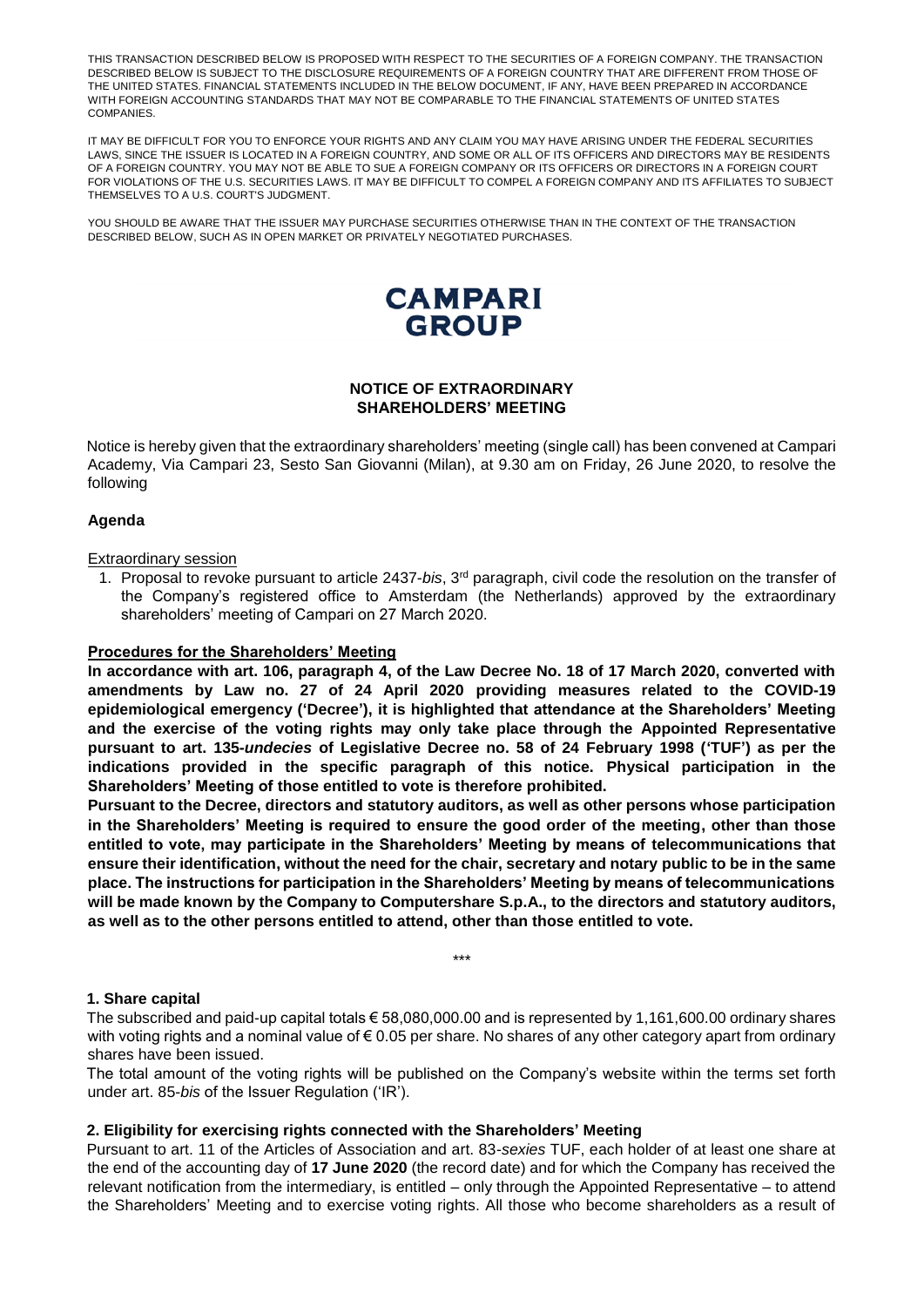registrations made after the above-mentioned date will not be entitled to attend the Shareholders' Meeting or to exercise voting rights.

Notification by the intermediary, as mentioned at the beginning of the previous paragraph, must be received by the Company by **23 June 2020**, although the individual will also be considered entitled to vote if such notification arrives by the start of the meeting proceedings at the latest.

**3. Participation in the Shareholders' Meeting and granting of the proxy to the Appointed Representative** In accordance with art. 106, paragraph 4, of the Decree, participation in the Shareholders' Meeting is permitted exclusively through Computershare S.p.A. – with registered office in Turin, Via Nizza 262/73, 10126 – as the representative of the shareholders appointed by the Company pursuant to art. 135-*undecies* of the TUF ('**Appointed Representative**').

As a result, shareholders who wish to participate in the Shareholders' Meeting must grant the Appointed Representative a proxy – with voting instructions – on all or some of the proposed resolutions on the agenda, by using the specific proxy form, including in electronic format, prepared by the Appointed Representative in agreement with the Company and available on the website [http://www.camparigroup.com/en/investor/agm.](http://www.camparigroup.com/en/investor/agm)

The proxy to the Appointed Representative must be sent to Computershare S.p.A., with the voting instructions, together with an identity document of the person granting the proxy – as well as a document proving the powers to issue the proxy, in the case of an entity granting the proxy – in one of the manners indicated on the proxy form, by the end of the second trading day prior to the date set for the meeting (i.e. the **24 June 2020**). The proxy conferred to Computershare S.p.A. will only be valid for those proposals in relation to which voting instructions have been given and may be revoked within the same time limit as above. It should be noted that the shares for which the proxy has been granted, even partially, are counted for the purposes of the regular establishment of the Shareholders' Meeting. In relation to proposals for which no voting instructions have been given, the shares are not considered for the purposes of calculating the majority and the amount of capital required for the approval of resolutions. Granting the proxy to the Appointed Representative does not entail any expenses for the shareholder.

The Appointed Representative may also be granted with proxies and/or sub-proxies pursuant to art. 135 *novies* of the TUF, as an exception to art. 135-*undecies*, paragraph 4, of the TUF, which must be received **by 25 June 2020** as indicated in the form available on the Company's website [http://www.camparigroup.com/en/investor/agm.](http://www.camparigroup.com/en/investor/agm)

Please note that voting may not be done by electronic means or post.

The Company reserves the right to supplement and/or modify the above instructions based on any intervening needs caused by the current Covid-19 epidemiological emergency and its developments, which cannot be foreseen at the moment.

# **4. Right to submit questions**

Pursuant to art. 127-*ter* of the TUF, persons entitled to vote and for whom the Company has received a specific communication from an authorised intermediary in accordance with the regulations in force may ask questions on the items on the agenda before the Shareholders' Meeting, sending them to the Company no later than **17 June 2020**; the Company does not guarantee an answer to questions received after this deadline. Questions may be sent by certified electronic mail to the following address davidecamparimilano.ssg@pec.campari.com. Questions received by the specified deadline will be answered by **23 June 2020**, through publication in a special section of the Company's website [http://www.camparigroup.com/en/investor/agm.](http://www.camparigroup.com/en/investor/agm) The Company has decided to bring forward the deadline for providing a reply compared to legal requirements so as to allow shareholders to make an informed choice in good time for the purposes of any voting instructions to the Appointed Representative.

The Company will provide a single answer to questions addressing the same matter; no answer is required when the information requested is available in 'Q&A' form in the relevant section of the Company's website or when the answer has already been published in the relevant section.

# **5. Right to add items to the agenda and submission of new proposals for resolutions**

Pursuant to art. 126-*bis* TUF, shareholders with voting rights that jointly or individually represent at least one fortieth of the share capital may, within ten days of publication of this notice, request the Company to add items to the agenda, indicating in their request the additional issues proposed, or make proposals relating to items already on the agenda.

Requests to add items to the agenda shall be considered invalid if even one of the following conditions is not met:

- (i) requests must be made in writing and sent to the certified email address: [davidecamparimilano.ssg@pec.campari.com;](mailto:davidecamparimilano.ssg@pec.campari.com)
- (ii) they must be received by the Company by the deadline stipulated in the first sentence in this section 5;
- (iii) they must not relate to issues that the Shareholders' Meeting is required to vote on by law on the basis of a proposal by the directors or of a draft or report prepared by the directors, other than those stipulated by art. 125-*ter*, para. 1 of the TUF;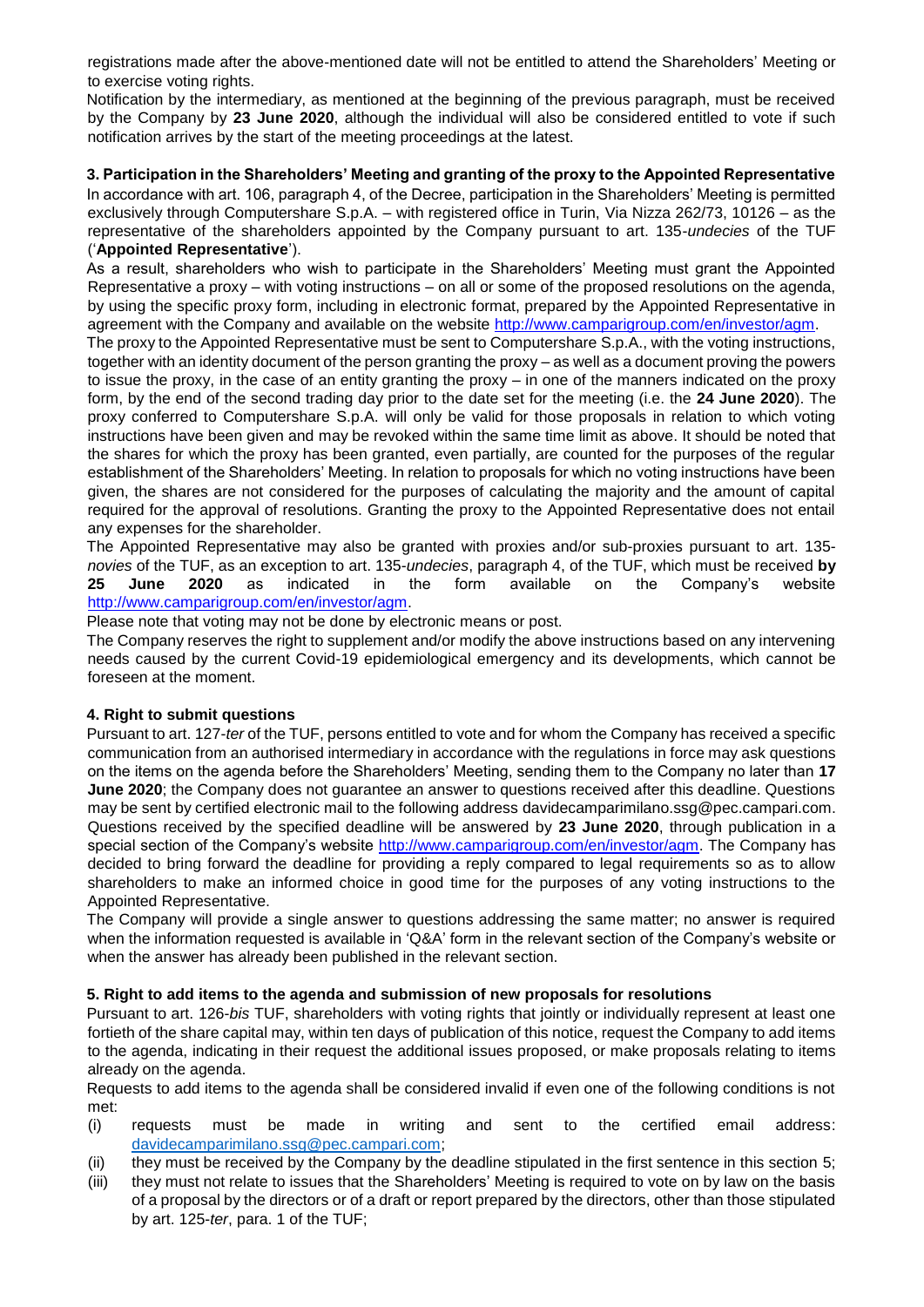(iv) ownership of the number of shares required to submit the request must be certified by a specific communication made by the intermediary with effect from the date of the request and sent to campari@pecserviziotitoli.it.

Requests must be accompanied by a report setting out the reasons for the suggested addition and any new items proposed. The report should be submitted by the same deadlines and using the same methods as for the request.

The Company shall give notice of validly formulated and submitted requests in the same manner as stipulated for publication of the notice of the meeting by **11 June 2020**. The report prepared by the proposers, together with any observations made by the Company's Board of Directors, will be made available to the public (according to the methods set out in section 6 below) by the same deadline.

In addition to the foregoing, taking into account that attendance at the Shareholders' Meeting is exclusively through the Appointed Representative, those who have the right to vote may present individually, pursuant to art. 126-bis, paragraph 1, penultimate sentence, of the TUF, proposals for resolutions on the items on the agenda in advance, by **10 June 2020**. Such proposals shall be sent within such term to the certified email address [davidecamparimilano.ssg@pec.campari.com](mailto:davidecamparimilano.ssg@pec.campari.com) and will be published on the Company's website by **11 June 2020** in order to allow those entitled to vote to make an informed decision based on such new proposals, and to allow the Appointed Representative to collect voting instructions on such proposals, if necessary. The person submitting the proposal must provide the documents required by law, including the intermediary's certificate proving the status of shareholder for participation in the meeting.

In the event of proposed resolutions on the items on the agenda alternative to those formulated by the Board of Directors, the proposal of the Board of Directors (if submitted) will be put to the vote first. Only if such proposal is rejected will the proposals of the shareholders be put to the vote. Including when no proposal is submitted by the Board of Directors, these proposals will be submitted to the Shareholders' Meeting starting from the proposal by the shareholders representing the largest percentage of the share capital. Only where that proposal is rejected will the next proposal by the shareholders representing the second largest percentage be put to the vote. For the purposes of publication and the proceedings of the Shareholders' Meeting, the Company reserves the right to verify the relevance of the proposals with respect to the items on the agenda, their completeness and compliance with applicable regulations, and the entitlement of the submitting shareholders.

# **6. Access to relevant documents**

Documentation relating to the item of the agenda, including the explanatory Board of Directors' report and the proposal for approval, is made available to the public in accordance with the terms provided by applicable laws, at the Company's registered office, on the authorised storage mechanism '1Info' accessible at the address: [www.1info.it](http://www.1info.it/) and on the Company's website, [http://www.camparigroup.com/en/investor/agm.](http://www.camparigroup.com/en/investor/agm)

The form to grant the proxy and voting instruction to the Appointed Representative will be made available on the same website by 11 June 2020.

The Company's bylaws is available on the Company's website, <https://www.camparigroup.com/en/governance/governance-system/laws>[,](http://www.camparigroup.com/en/investor/agm) section "Governance", under the item "By-laws".

The Company reserves the right to supplement and/or modify the content of this notice, should it become necessary as a result of the evolution of the current Covid-19 emergency. Any changes or clarifications will be promptly disclosed with the same procedure followed for the publication of this notice.

Sesto San Giovanni, 27 May 2020

Chairman of the Board of Directors Luca Garavoglia

# **Disclaimer for U.S. investors**

The transfer of the Company's registered office to Amsterdam (the Netherlands) concerns the financial instruments of a foreign company. The transaction is subject to the disclosure obligations of a foreign country which differ from those of the United States.

It may be difficult for you to exercise your rights and any legal claim on the basis of the federal laws of the United States on financial instruments, since the issuer has its registered office in a foreign country and some or all of its executives and directors may be residents in a foreign country. You may not succeed in summonsing to legal proceedings a foreign company or its executives or directors before a foreign court for breach of the laws of the United States on financial instruments. It may be difficult to force a foreign company and its affiliates to comply with a decision issued by a United States court.